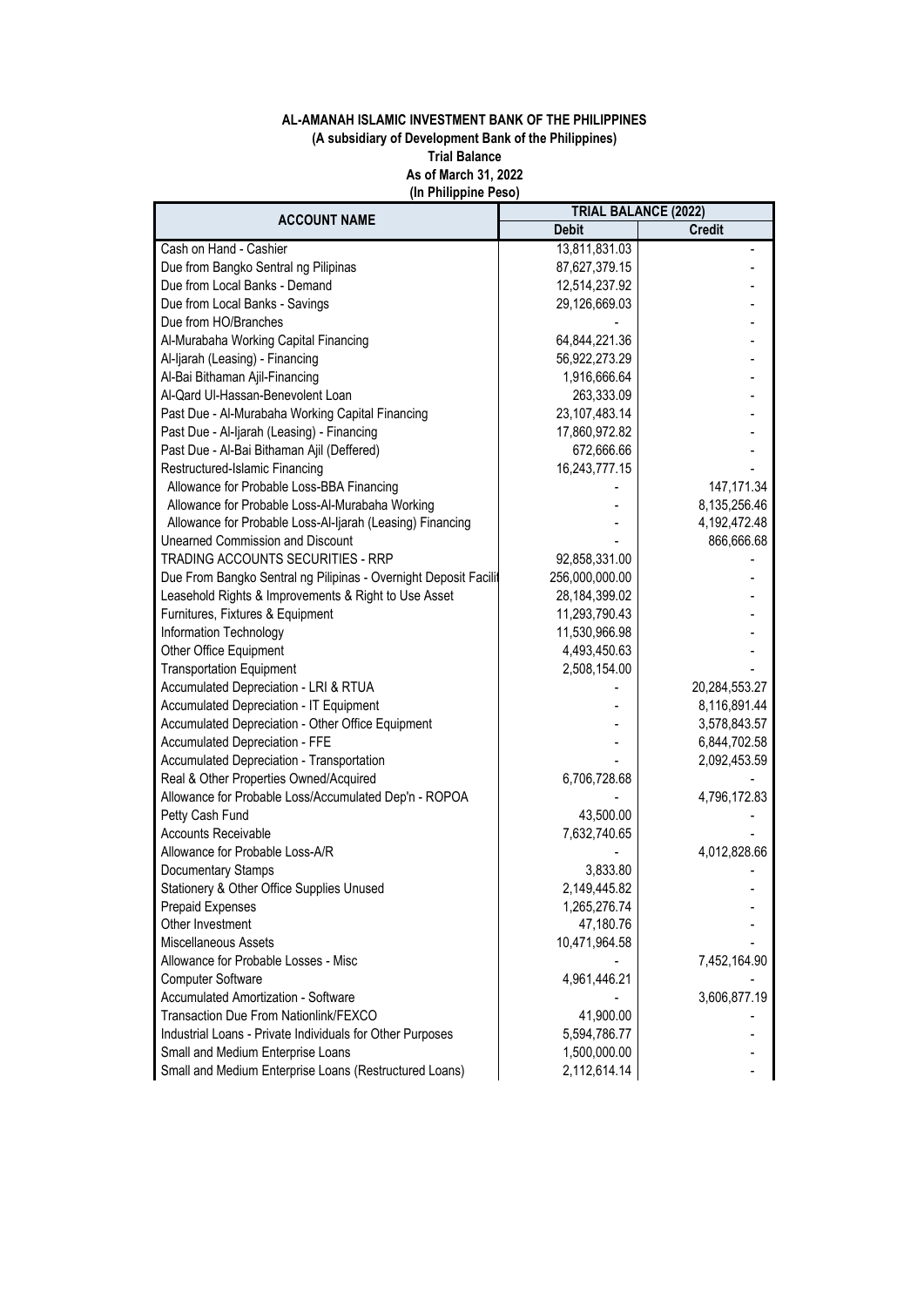## **AL-AMANAH ISLAMIC INVESTMENT BANK OF THE PHILIPPINES (A subsidiary of Development Bank of the Philippines) Trial Balance As of March 31, 2022 (In Philippine Peso)**

| <b>ACCOUNT NAME</b>                             | <b>TRIAL BALANCE (2022)</b> |                   |
|-------------------------------------------------|-----------------------------|-------------------|
|                                                 | <b>Debit</b>                | <b>Credit</b>     |
| Real Estate Loans                               |                             |                   |
| Government Loans - GOCC                         | 3,238,802.03                |                   |
| Past Due Loans                                  | 13,198,192.60               |                   |
| Allowance for Credit Losses                     |                             | 3,349,819.47      |
| General Loan Loss Provision                     |                             | 2,111,138.15      |
| Investment In Non-Marketble Equity Sec.(INMES)  | 2,750,500.00                |                   |
| <b>Held to Maturity</b>                         | 27,730,547.89               |                   |
| <b>Accrued Commission Receivable</b>            | 4,994,566.74                |                   |
| Demand Deposits - Private                       |                             | 48,940,183.59     |
| Demand Deposits - Government                    |                             | 472,711.10        |
| Saving Deposits - Private                       |                             | 139,852,833.41    |
| Saving Deposits - Private (Pilgrimage Plan)     |                             | 10,639,124.60     |
| Saving Deposits - Government                    |                             | 17,731.26         |
| General Investment Deposits - Private           |                             | 25,530.82         |
| <b>TRUST FUND - Islamic</b>                     |                             | 72,490.05         |
| Due to the Treasurer of the Philippines         |                             | 2,021,715.78      |
| Treasurer's/Cashier's/Manager's/Gift Checks     |                             | 3,331,792.84      |
| Accrued Other Taxes & Licenses                  |                             | 4,269,780.43      |
| Accrued Other Expenses Payable                  |                             | 22,284,040.57     |
| Accrued Zakat Fund Payable                      |                             | 1,589,863.20      |
| <b>Accounts Payable</b>                         |                             | 1,335,880.26      |
| Withholding Tax Payable                         |                             | 455,032.31        |
| GSIS, Medicare, SIF & HDMF Payable              |                             | 1,396,609.52      |
| <b>Miscellaneous Liabilities</b>                |                             | 3,259,751.26      |
| Other Credits - Unclaimed Balances/Dormant      |                             | 39,172.57         |
| Demand Deposit - Private                        |                             | 77,017,707.21     |
| Demand Deposit - Government                     |                             | 137,029,480.22    |
| Savings Deposits - Private                      |                             | 173, 147, 617. 81 |
| Savings Deposits - Government                   |                             | 7,673,003.66      |
| Time Certificate of Deposits - Private          |                             | 14,780,048.58     |
| Time Certificate of Deposits - Government       |                             | 44,562,199.38     |
| <b>Accrued Commission Payable</b>               |                             | 282,377.69        |
| Capital Stock - Common                          |                             | 350,002,400.00    |
| Paid-in Surplus                                 |                             | 805,238,260.00    |
| SURPLUS - (FREE)                                | 1,081,424,581.44            |                   |
| Reserves                                        |                             |                   |
| Profits from Al-Bai Bithaman Ajil Financing     |                             | 96,401.99         |
| Profits from Al-Murabah Financing               |                             | 1,173,600.12      |
| Profits from Al-Ijarah Financing                |                             | 1,288,785.82      |
| Dividend Income                                 |                             |                   |
| Profits from Al-Qard Financing                  |                             | 6,767.93          |
| <b>Bank Commissions</b>                         |                             | 53,261.68         |
| Service Charges/Fees                            |                             | 281,885.66        |
| Miscellaneous Income                            | 32,190.00                   |                   |
| <b>Restructured Loans</b>                       |                             | 223,800.00        |
| Loans to Private Individuals for Other Purposes |                             | 146,033.45        |
| Loans to Small and Medium Enterprises           |                             | 38,826.38         |